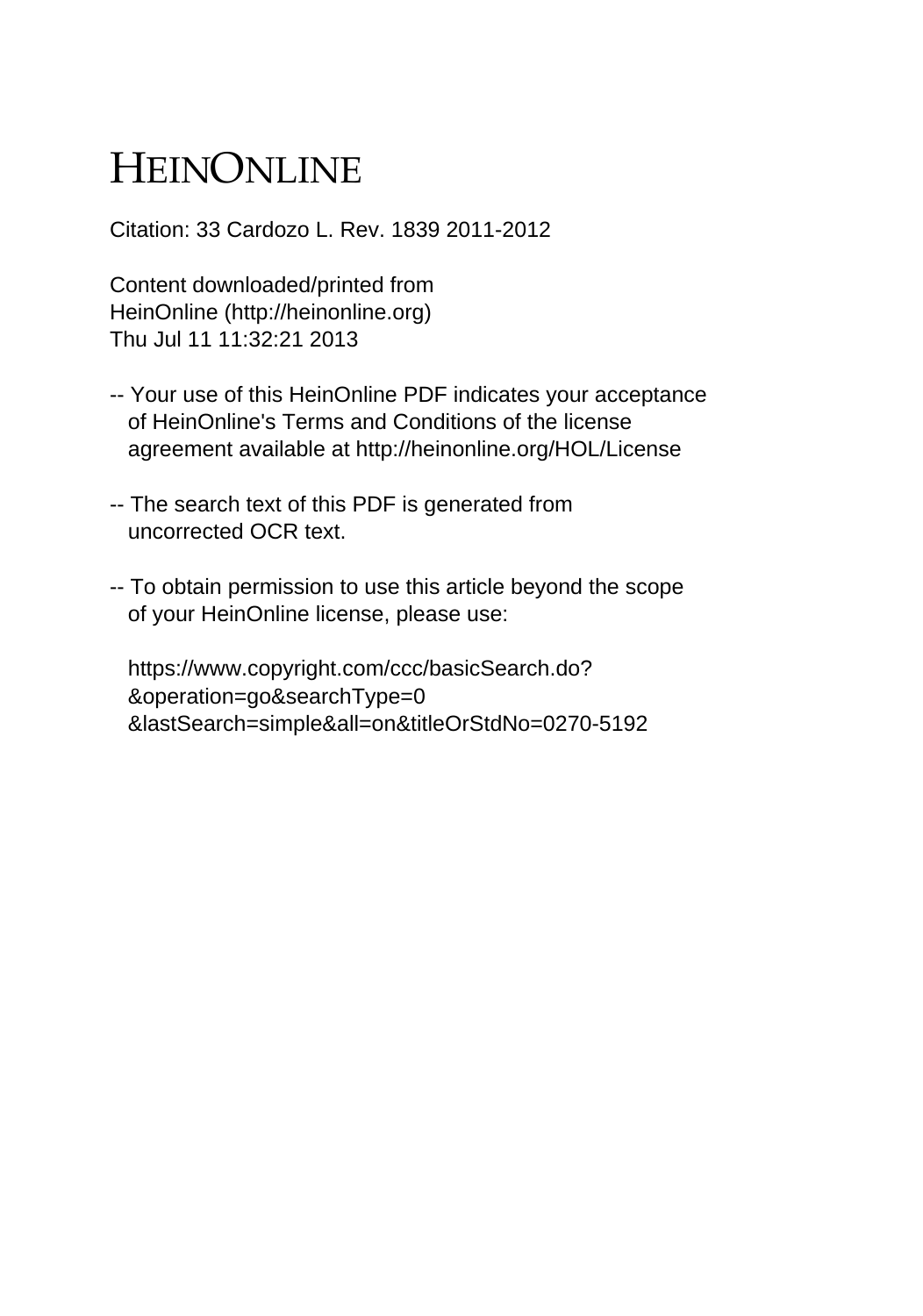## **COMMENTS ON MICHEL** ROSENFELD'S *THE IDENTITY OF THE CONSTITUTIONAL SUBJECT: SELFHOOD, CITIZENSHIP, CULTURE, AND COMMUNITY*

## *Deborah Hellman\**

First let me say how flattered I am to be included among such distinguished commentators and how much **I** enjoyed and learned from reading Professor Rosenfeld's book.

**I** begin my comments with a critique of Professor Rosenfeld's conception of what equality requires in **U.S.** constitutional law. **I** recognize that his views on equality are somewhat peripheral to the overarching themes and claims of the book. However, this critique allows me to suggest an alternative conception of equality that accords better, **I** think, with Rosenfeld's ideas about global constitutionalism, in particular his emphasis on the need to accommodate both the universal and the particular. I will end my comments **by** showing how the other key contribution of the book—the constitutional models—helped me to better understand **U.S.** constitutional law related to equal protection.

In chapter 2, Professor Rosenfeld explores how the processes of metaphor and metonymy operate in the articulation of constitutional rights and uses the example of the constitutional right of *equality to* make this point.' He introduces the discussion of equality jurisprudence **by** saying: "At the more concrete level of particular constitutional rights **...** this dialectic [between metaphor and metonymy] strives to promote equilibrium between the pole of identity and the contrary pole of difference."2 Here **I** don't want to take issue with his descriptive analysis of the way that **U.S.** constitutional law uses metaphor and metonymy. Rather, **I** want to emphasize that his discussion of how they operate in equality jurisprudence presupposes a particular conception of what equality in fact requires that I found unconvincing.

**<sup>\*</sup>** Professor of Law, University of Virginia School of Law. This piece is based on a talk at a symposium in honor of Michel Rosenfeld held at Cardozo Law School on Oct. **25,** 2010.

*<sup>1</sup> see* **MICHEL** ROSENFELD, THE IDENTITY OF THE **CONSTITUTIONAL SUBJECT: SELFHOOD,** CITIZENSHIP, **CULTURE, AND COMMUNITY 61-65** (2010).

<sup>2</sup> *Id.* at **61.**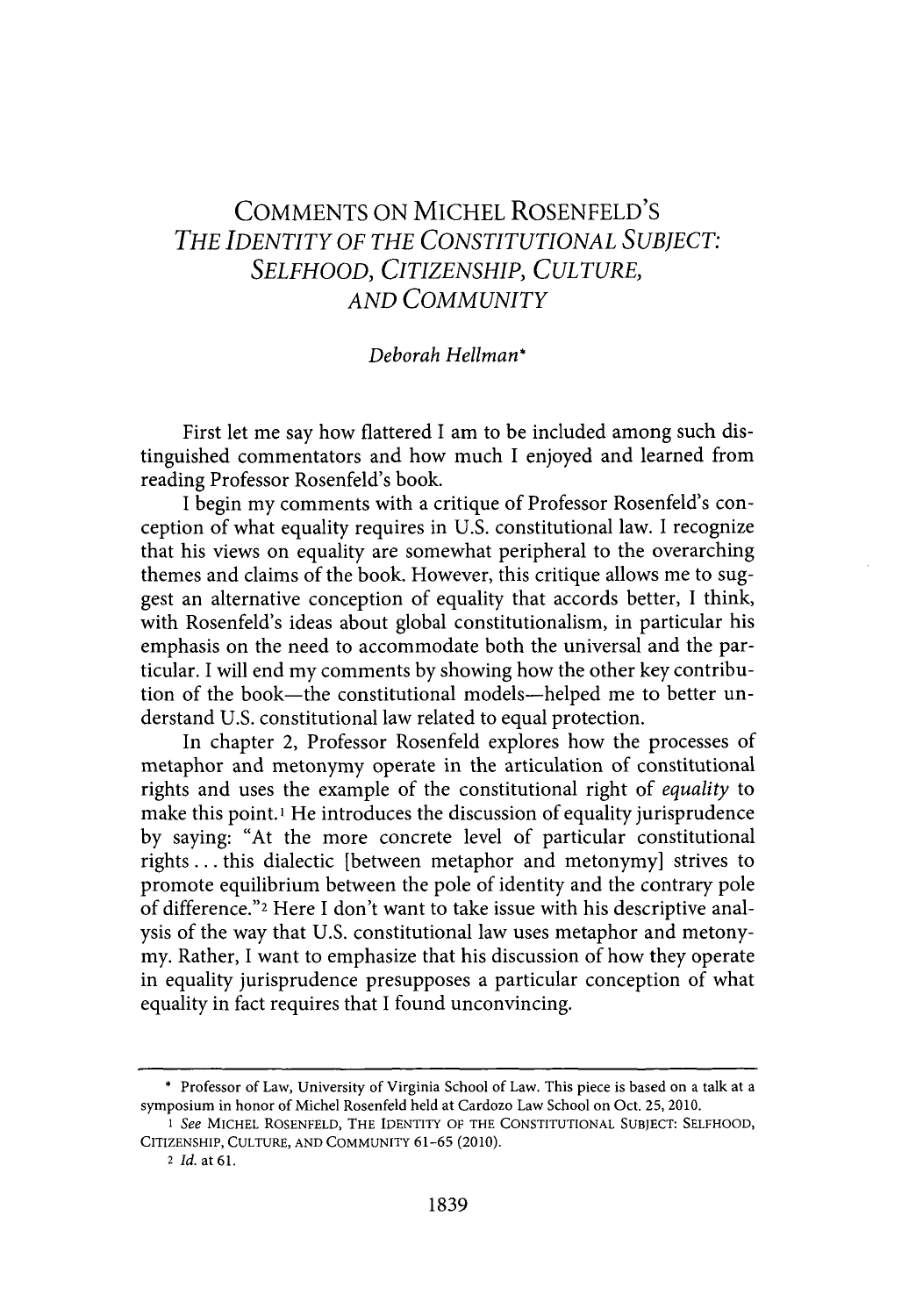Rosenfeld begins with the following assertion: "Viewed from a formal standpoint, constitutional equality requires properly accounting for relevant identities and relevant differences. Consistent with this, ideal constitutional equality would fully account for, and optimally integrate, all relevant identities and differences."3 What exactly does he mean here? Is this a descriptive claim about **U.S.** constitutional law and what it requires? Or is it a normative claim about how we ought to think about the demands of equality? The key word appears to be "formal." To think about equality formally requires, according to Rosenfeld, treating like cases alike and different cases differently. But is that correct? The directive to treat like cases alike seems more connected with the ideal of legality or the rule of law than it does with the concept of equality. As a starting place for thinking about equality, one might begin with the premise that everyone should be treated the *same,* rather than the claim that we should attend to relevant similarities and differences. Frederick Schauer argues for this view, claiming that equality demands, at least prima facie, that like cases and different cases both be treated alike.4 Neither view—attend to relevant differences or treat everyone the same is obviously what equality requires from a "formal standpoint," and the claim that one or the other view is correct would surely require an argument.

**My** objection to Rosenfeld's assertion that recognizing relevant differences is the proper starting place leads to my more general critique of his way of thinking about the demands of equality. He sees conceptions of equality as following three stages.<sup>5</sup> He describes them as a "progression,"6 but, again, **I** wasn't sure if Rosenfeld was making a descriptive claim about the way that thinking about equality has taken place in **U.S.** constitutional law or instead a claim about the natural or inevitable way that thinking about these questions always and everywhere proceeds. The reference to Hegel in the text near to the passage **I** quote appears to suggest the latter, an assertion I find unlikely. Here are his descriptions of the passage from first to second and then second to third stage conceptions of equality:

The evolution from the first to the second stage is marked **by** the passage from race-based subordination to colorblindness, and from the tutelage of women to equality between the sexes regardless of gender differences. Finally, the third stage is marked **by** a more encompassing and finely tuned equality that accounts for differences without

**<sup>3</sup>** *Id.*

*<sup>4</sup> See* FREDERICK **SCHAUER,** PROFILES, PROBABILITIES, **AND** STEREOTYPES **(2003).**

*<sup>5</sup> See ROSENFELD, supra* note **1,** at **62** ("In general, the evolution of equality rights can be reconstructed as comprising three different stages.").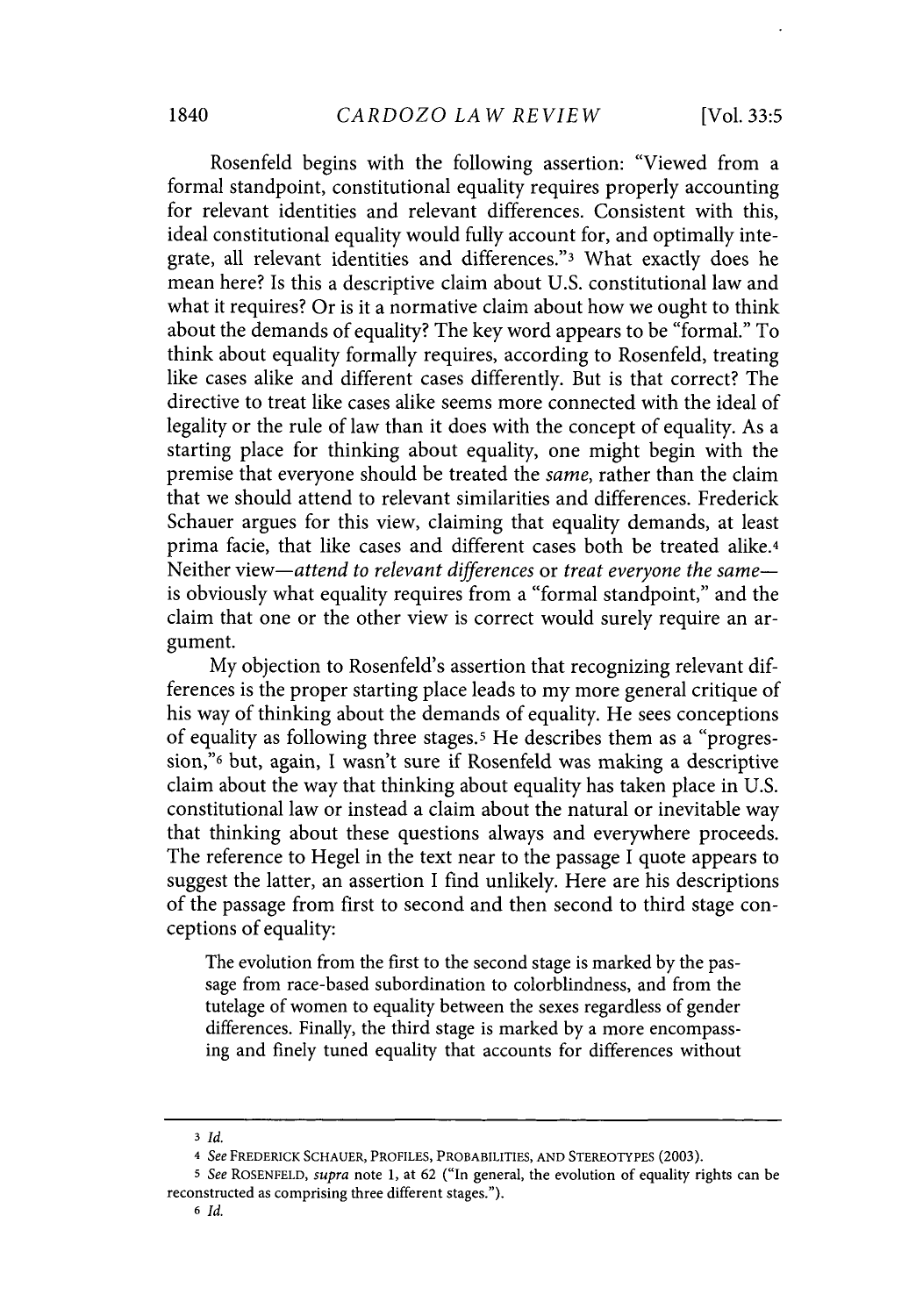exploiting them to institute patterns of domination or subordination.<sup>7</sup>

Is he correct descriptively or normatively?

Let's take his claim as a descriptive claim first. While there is surely something correct about it with regard to the examples of race and sex Rosenfeld describes, it is less clear that our thinking about what equality demands has followed this trajectory in other instances. Think of the Americans with Disabilities Act and its requirement of reasonable accommodation of disability.8 This command seems quintessentially "third stage." But is it accurate to say that our law has progressed through a first and second stage before reaching this enlightened point? Has our law ever instantiated the view that equality requires the same treatment of disabled and nondisabled persons or have these differences always seemed relevant?

Second, let's look at the claim normatively. His treatment of the stages as a progression seems to suggest that the better way to think about what equality requires is in a third-stage way that "accounts for differences without exploiting them to institute patterns of domination or subordination."9 In part, **I** think Rosenfeld is right but not for the reasons that his account highlights. Domination and subordination are surely antithetical to equality, almost **by** definition. However, given the emphasis on relevant differences, the real work of this assertion lies in the first part-that equality, rightly conceived, requires that one "accounts for differences" or, as he also puts it, "to each according to his or her (different) needs."<sup>10</sup> In order to assess whether Rosenfeld is correct about this, let's look at how this view would resolve disputes about what equality requires. Take for example the case of health insurers charging higher rates to domestic abuse victims-even those who have left their batterers.11 Insurers defended this practice on the grounds that women who are being beaten up **by** their husbands or boyfriends are more likely to need health care than the average person. In fact, women who have recently left their batterers are most at risk. Given the insurer's aimand prior to recent health care legislation, arguably its duty as well-is to charge actuarially accurate rates, this difference is, from the insurer's perspective, relevant. Nonetheless, something seems gravely wrong with this practice. While articulating what is wrong with it may have something to do with subordination, it does not seem to have anything to do

*<sup>7</sup>Id.*

**<sup>8</sup>** 42 **U.S.C. §** 12112 **(2006).**

**<sup>9</sup> ROSENFELD,** *supra* note **1,** at **62.**

*<sup>10</sup> Id.*

**<sup>11</sup>** For an in-depth discussion of this practice, see Deborah Hellman, *Is Actuarially Fair Insurance Pricing Actually Fair?: A Case Study in Insuring Battered Women,* **32** HARV. C.R.-C.L. L. REV. **355 (1997).**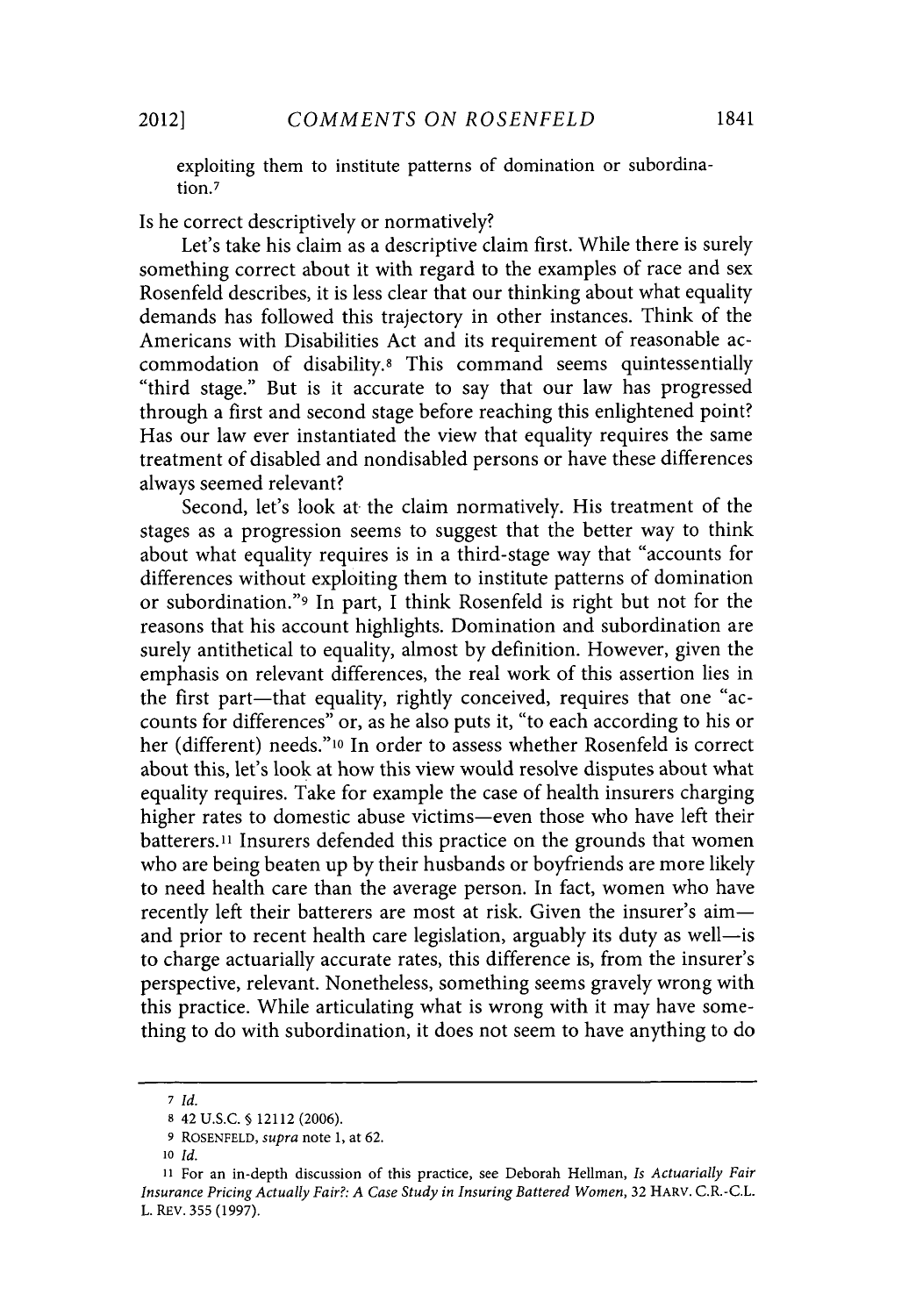with the relevance or irrelevance of the difference. Indeed, assessing whether the difference is relevant or not-if a conception of relevance is untethered to the predictive power of the proxy--must relate to some other value like subordination. **If** so, the relevance or irrelevance of differences is not doing any real work.

In order to actually use the conception of relevant differences to do some work, one needs, of course, some sort of theory about what makes differences relevant or not. So-called "luck egalitarians"<sup>12</sup> offer such a theory but in so doing they create distinctive problems of their own. In their view, society must compensate people for differences that result from brute bad luck but not for traits or states that one bears some responsibility for. So, for example, if a smoker is dying of lung cancer and has no health insurance, society may not be required to provide it because the smoker is dying from a disease she bears responsibility for bringing about. On the other hand, if she is afflicted with breast cancer due, at least in significant part, to a genetic predisposition to this disease (brute bad luck), then society must care for her. Similarly, if one lacks ability through no fault of one's own-one is not smart or had a bad education, etc.--then society should attempt to make up for this difference. However, if one simply squandered one's natural talents though laziness so that now one lacks ability, then society has no obligation to accommodate or compensate this individual. While this distinction has some intuitive appeal, it seems to require that we determine of any given untalented individual whether he is just stupid (and therefore we should accommodate his differences) or lazy (in which case we should not). But as Elizabeth Anderson points out, this very project is demeaning to the stupid person, saying to him that his lack of intellectual gifts requires some sort of recompense.13 As Anderson explains, according to this view "[p]eople lay claim to the resources of egalitarian redistribution in virtue of their inferiority to others, not in virtue of their equality to others," and therefore this view "violates the fundamental expressive requirement of any sound egalitarian theory,"14 i.e., that it express equal concern and respect for all. Perhaps we ought not to try to identify relevant from irrelevant differences, either in the first stage's unsophisticated fashion or in the third stage's more nuanced fashion. Perhaps instead we should focus on the requirement that we treat each person with equal respect-which Rosenfeld gestures at **by** saying that we should attend to differences without using them to subordinate—and see where that gets us.

*<sup>12</sup> See generally* Elizabeth **S.** Anderson, *What Is the Point of Equality?,* **109 ETHICS 287 (1999)** (discussing the views of prominent "luck egalitarians").

*<sup>13</sup>See generally id.*

<sup>14</sup>*Id.* at **306.**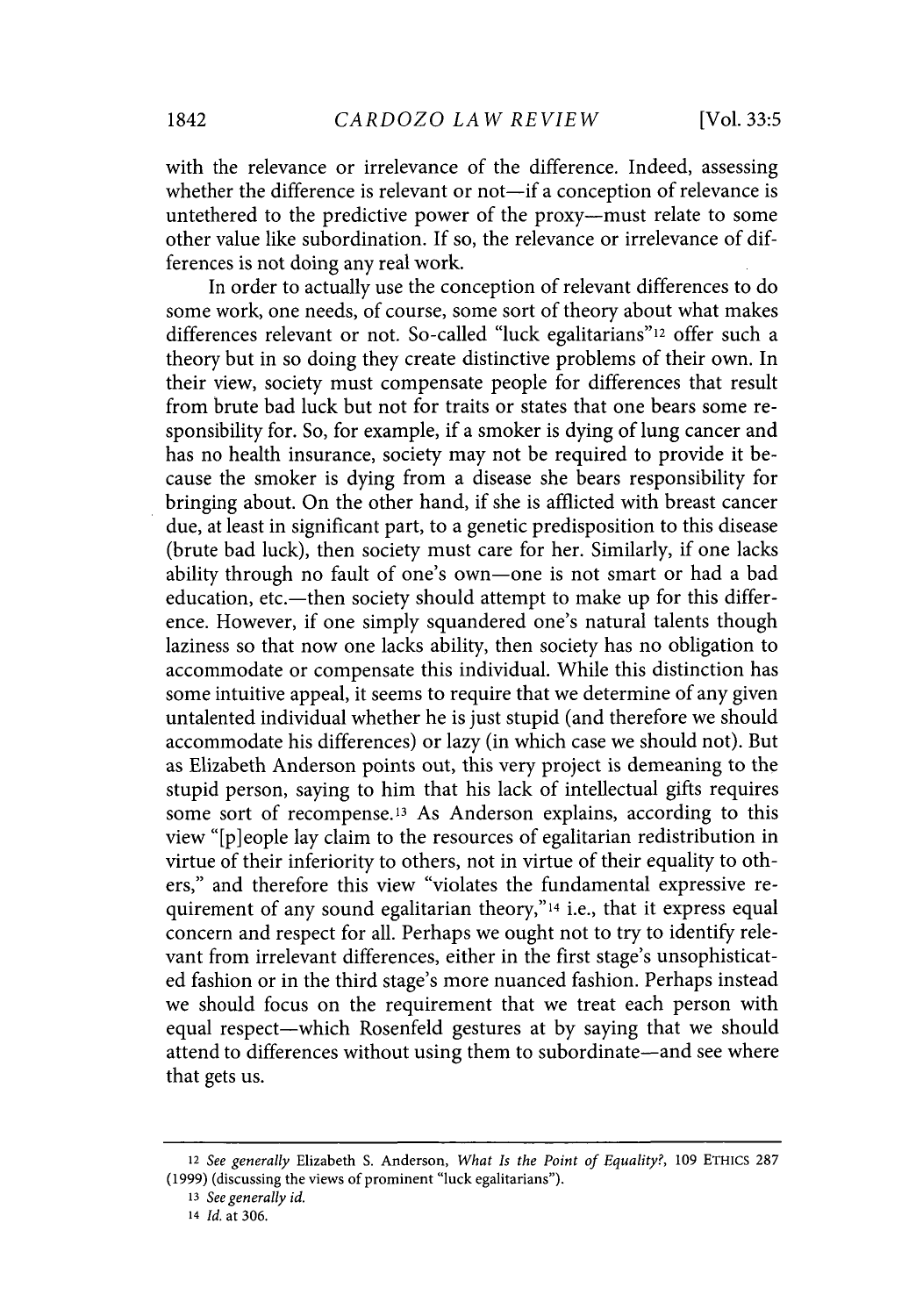**I** would like to suggest such an alternative conception of what equality requires, one that does not focus on whether differences are relevant or not. **I** hope to show how this conception of equality meshes well with Rosenfeld's claim that thinking about global constitutionalism requires a focus simultaneously on the universal and the particular and thus fits into his overarching vision and project.

**I** propose an *equal respect* conception of the constitutional command of equality. In other words, the state must act in ways that show respect for the equal worth of persons. Clearly this formulation is vague. Unpacking and defending the view would take more time than **I** have here. In my book, *When is Discrimination Wrong,15* **I** try to do just that. For now, let me explain the ways in which **I** think this view accords better with Rosenfeld's theory of constitutionalism than does the conception of equality as attending to relevant differences. As **I** am not a comparative constitutional scholar, I will draw on the work of our host Julie Suk. Suk explains that the European Union permits, and some countries within it require, that employers provide mandatory maternity leave.<sup>16</sup> In contrast, she speculates that **U.S.** constitutional law would likely prohibit mandatory maternity leave.17 To explain this difference, she speculates that it results in part from the fact that "[t]he American legal order tends to be more skeptical of paternalism than European legal orders on many different issues."<sup>18</sup> This difference in the two societies matters because the background norms about paternalism alter the social meaning of mandatory maternity leave for each society. In the United States, where paternalistic interventions in the market are less common, a law requiring mandatory maternity leave is perceived as singling out women for the paternalistic protection **by** the state. **19** The message is, at least in part, that *women* can't make their own decisions well and that women, in particular, can't fend for themselves in the workplace. In European countries like France and Sweden (the two Suk discusses) in which paternalistic protections of workers are much more common, mandatory maternity leave doesn't carry this demeaning message. <sup>2</sup> 0 Rather, it is understood as a normal and legitimate response to a collective-action problem.21 **If** maternity leave isn't mandatory, some women may go back to work right away-perhaps in order to distinguish themselvesand their example will exert pressure on others to also do so.<sup>22</sup>

*<sup>15</sup>See generally DEBORAH* **HELLMAN, WHEN** Is DISCRIMINATION WRONG? **(2008).**

**<sup>16</sup>**Julie **C.** Suk, *Are Gender Stereotypes Bad for Women? Rethinking Antidiscrimination Law and Work-Family Conflict, 110* **COLUM.** L. REV. **1,** 4 (2010).

**<sup>17</sup>***See id.* at **51-53.**

**<sup>18</sup>** *Id.* at **53.**

**<sup>19</sup>** *See id.* at 52-54.

<sup>20</sup>*See id.* at **52-53.**

<sup>21</sup>*See id.* at **53.**

<sup>22</sup>*See id.*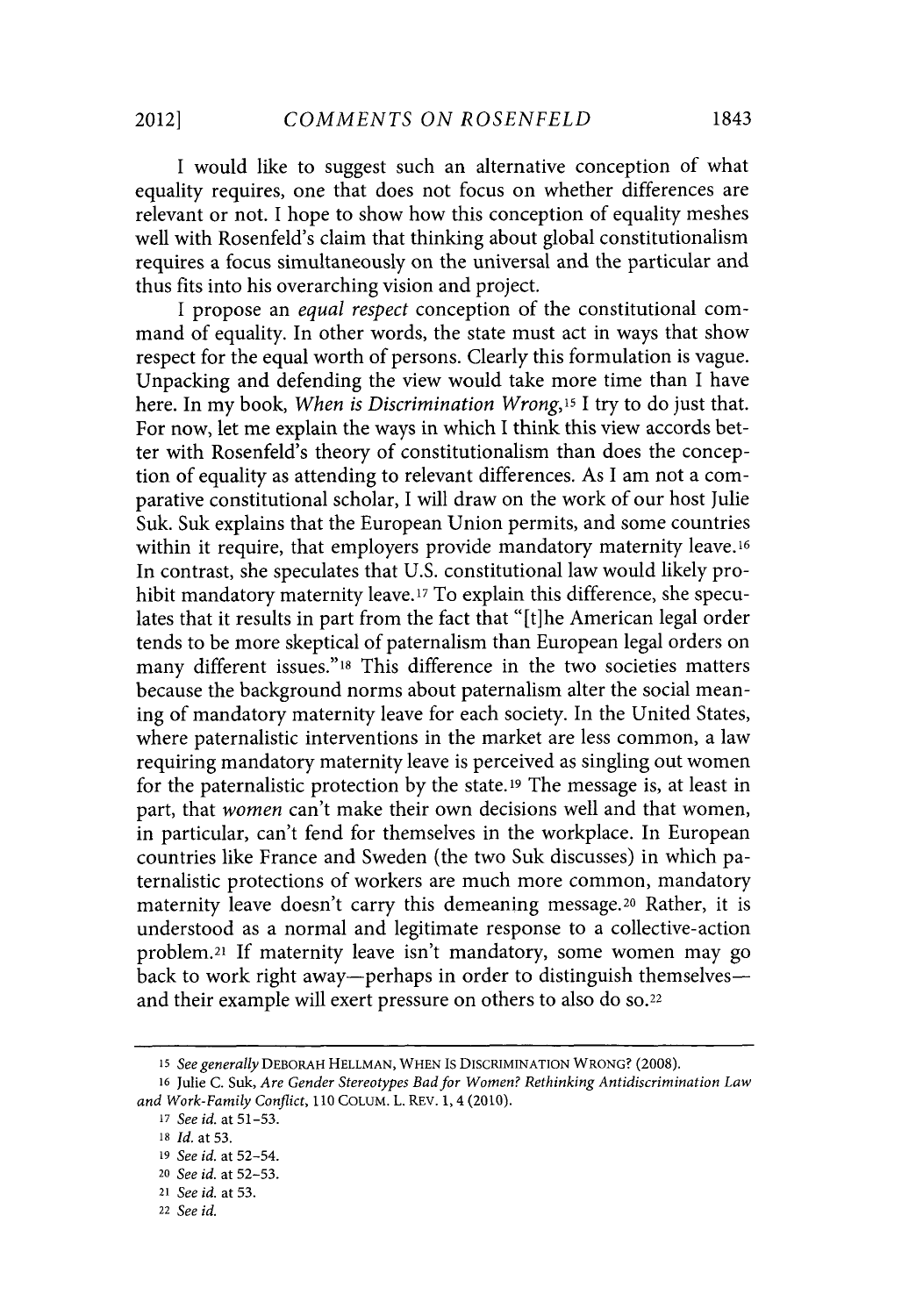This example illustrates the way in which the universal conception of what equality requires-i.e., equal respect-takes different forms in different societies because their cultures and histories in part determine the meaning of various laws and policies. At the level of the universal, equality requires equal respect. At the level of the particular, this command permits mandatory maternity policies in France and Sweden but does not permit them in the United States. In France and Sweden, mandatory maternity leave is not insulting to women because the meaning of these policies is interpreted against a backdrop of frequent paternalistic interventions in the workplace. At the same time, in the United States, mandatory maternity policies would express something quite different, including, perhaps, disrespect for the equal worth of women.<sup>23</sup> This conception of equality thus achieves what Rosenfeld identifies as his aim-a conception of human rights that is "at once universal and plural."24

In this example, a universal right-to treatment as an equal-leads to different judgments about the permissibility of the same particular policy without compromise to our understanding of the universal requirement. In the latter part of the book, Rosenfeld wrestles with explaining how universal requirements can be instantiated in different or even conflicting forms at the level of the particular and settles on the idea of the "margin of appreciation standard,"25 which seems to reflect an understanding that reasonable people applying the same standards can reach different conclusions. So long as these differences are not too great, a commitment to pluralism requires that we permit them. While **I** think this idea makes a lot of sense-indeed, it reminds me of the Rawlsian idea of the "burdens of judgment"-and should likely play a role in just the way he envisions, **I** do not think it will always be necessary to depend on it. Sometimes-and the universal command of equal respect is a good example-the same policy will in fact express something quite different in one context or culture than in another such that the same policy (mandatory maternity leave, for example) offends

**<sup>23</sup>** The fact that the cultural differences between the countries give rise to different interpretations of equality is a point that Rosenfeld himself emphasizes in the final chapter of the book. He notes that "[t]he French interpretation of constitutional freedom and equality is thus likely to differ from its American counterpart, and each of these will be influenced **by** its own constitutional identity." ROSENFELD, *supra* note **1,** at **252.** However, it is not clear from his discussion at this point whether he **is** speaking merely descriptively (different regimes interpret the command of equality differently in part as a function of their different constitutional identities) or instead normatively. **If** the latter, is he endorsing the sort of claim that **I** support, namely that the particular features of the country's culture make the same policy express something quite different in different contexts? This approach would explain how the same policy can violate the equality-as-equal-respect principle in one society but not violate it in another.

<sup>24</sup>*Id.* at **255.**

**<sup>25</sup>***Id.* at **257.**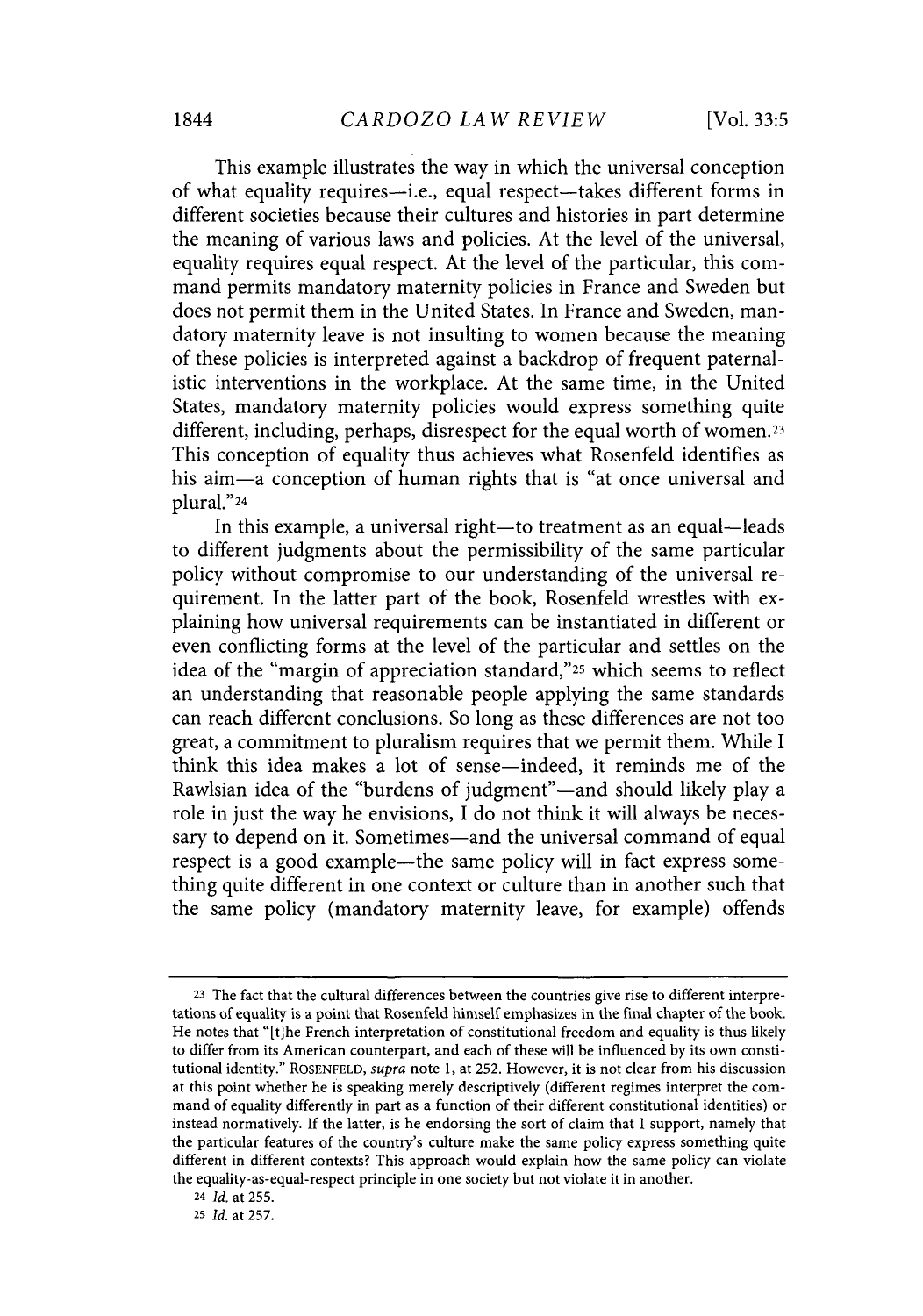against equality in one context but not another and does so without recourse to the "margin of appreciation standard."

I want to close **by** saying something about the various constitutional models he describes. **I** found this discussion insightful and provocative. While the conception of the United States as a "melting pot" with a particular emphasis on liberty is familiar, thinking of these qualities as informing a distinctively **U.S.** model of constitutionalism helps explain and even justify aspects of **U.S.** constitutional law that **I** have previously found troubling, in particular the Supreme Court's treatment of affirmative action. To my mind, the use of racial classifications in ways that do not subordinate or demean should not be seen to violate the constitutional command of equality and thus **I** have always had trouble accepting the complaint of the white applicant or **job** seeker who loses a place at school or a **job** due, in part, to the preference given to minority applicants. While **I** remain convinced that the white applicant has not herself been wronged **by** these policies, Rosenfeld helped me to see the ways in which minority preferences are in tension with the distinctly American form of constitutional identity.

For example, in the opinion in *City of Richmond v. J.A. Croson Co.26* (where the Court rejects an affirmative action program used in city contracting), Justice O'Connor explains her reasons for doing so in the following way:

The dream of a Nation of equal citizens in a society where race is irrelevant to personal opportunity and achievement would be lost in a mosaic of shifting preferences based on inherently unmeasurable claims of past wrongs. .. **.**We think such a result would be contrary to both the letter and spirit of a constitutional provision whose central command is equality.27

Noteworthy in this passage is the use of the term "dream," which captures the idea Rosenfeld emphasizes of **U.S.** constitutional identity as one that is "a construct projected into the **future."28** While Rosenfeld emphasizes the way in which this was true in **1789,** perhaps it reflects an ongoing constitutional project—one in which we continue to understand ourselves as forging toward a conception of American citizenship in which individual differences like race will play no role. Understanding the Court's affirmative action case law in this way also helps to make sense of the reprieve that is granted to affirmative action programs in *the education* context. Affirmative action in the education context offends less against the dream of melting into an American identity because it aids that process precisely through its educative function **by**

**<sup>26 488</sup> U.S.** 469 **(1989).**

**<sup>27</sup>***Id.* at **505-06.** This part of the opinion was joined **by** four other Justices.

**<sup>28</sup> ROSENFELD,** *supra* note **1,** at **159.**